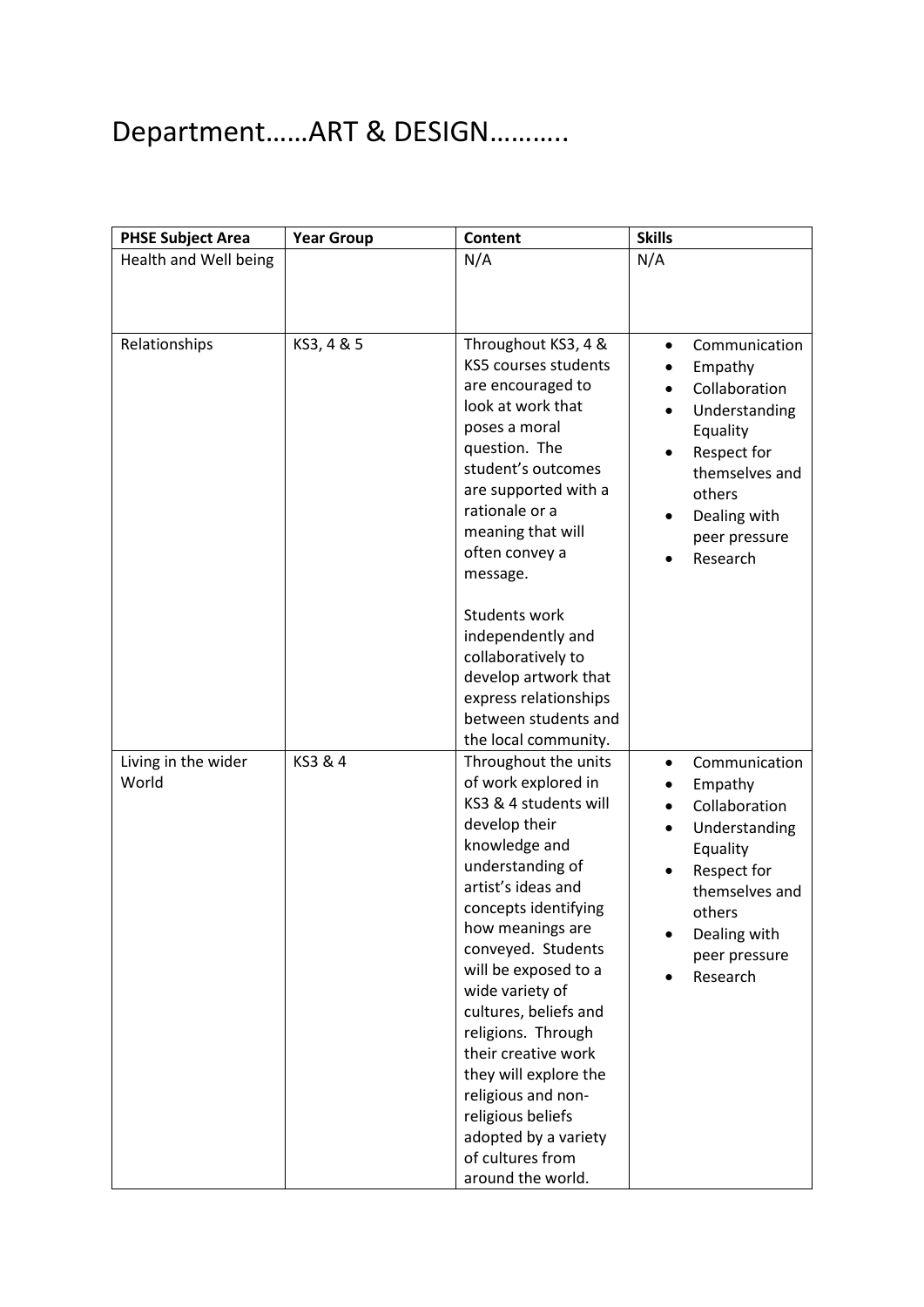### Department………………………Business Studies…………..

| <b>PHSE Subject Area</b>     | <b>Year Group</b> | <b>Content</b>                                                                                                                                                                               | <b>Skills</b>                                                   |
|------------------------------|-------------------|----------------------------------------------------------------------------------------------------------------------------------------------------------------------------------------------|-----------------------------------------------------------------|
| Health and Well being        | Year 10           | Students learn about<br>health and safety in<br>the workplace and<br>how workers and<br>customers are<br>protected by law.                                                                   | Research<br>$\bullet$<br>Application                            |
| Relationships                | Year 10,11,12,13  | Students learn about<br>Human Resource<br>Management and<br>management theories<br>to help them<br>understand how<br>people are motivated<br>and how to treat<br>people in the<br>workplace. | Resilience<br>$\bullet$<br>Research                             |
| Living in the wider<br>World | Year 10           | Students learn about<br>recruitment and<br>selection and how to<br>prepare for job<br>interviews as well as<br>skills potential<br>employers are looking<br>for in candidates.               | Resilience<br>$\bullet$<br>Dealing with<br>pressure<br>Research |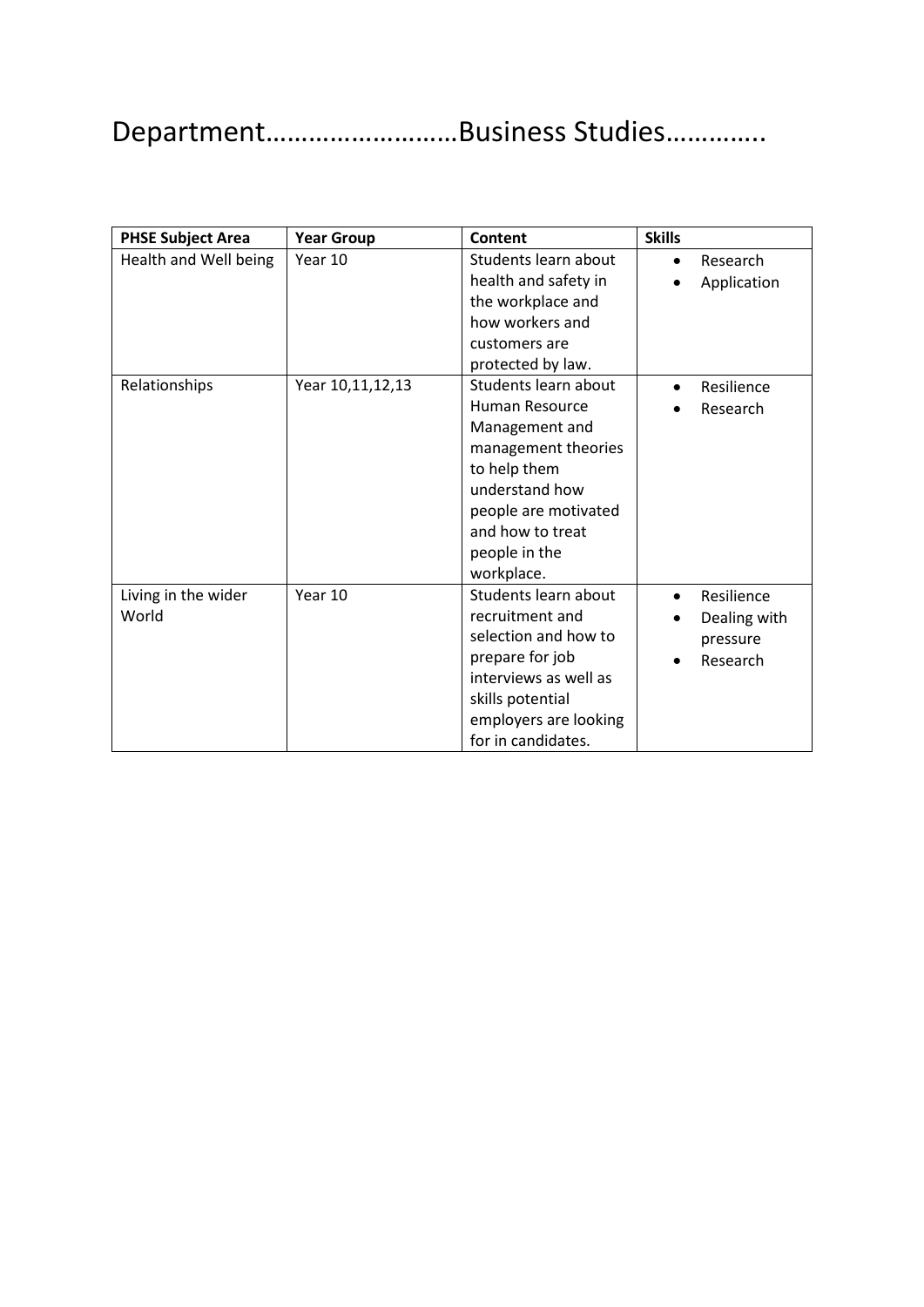# Department………………………Geog …………..

| <b>PHSE Subject Area</b>     | <b>Year Group</b> | <b>Content</b>                                                                                                                                                             | <b>Skills</b>                                                                                                                              |
|------------------------------|-------------------|----------------------------------------------------------------------------------------------------------------------------------------------------------------------------|--------------------------------------------------------------------------------------------------------------------------------------------|
| Health and Well being        | Year 13           | Students look at<br>biodiversity and the<br>link with human<br>health and well being.<br>We also look at<br>human health and<br>pollution                                  | Description<br>$\bullet$<br>Research<br>Explanation<br>Evaluation<br>Economic<br>$\bullet$<br>implications<br>Application to<br>real world |
| Relationships                |                   |                                                                                                                                                                            |                                                                                                                                            |
| Living in the wider<br>World | Year 7-13         | Y7 - unit on Africa<br>Y8-indigenous<br>cultures<br>Y9 - impacts pf<br>climate change<br>Y10 - living with<br>hazards<br>$Y11/12$ – migration<br>Y 13 - development<br>gap | Description<br>$\bullet$<br>Research<br>Explanation<br>Evaluation<br>Implications<br>of research<br>Application to<br>real world           |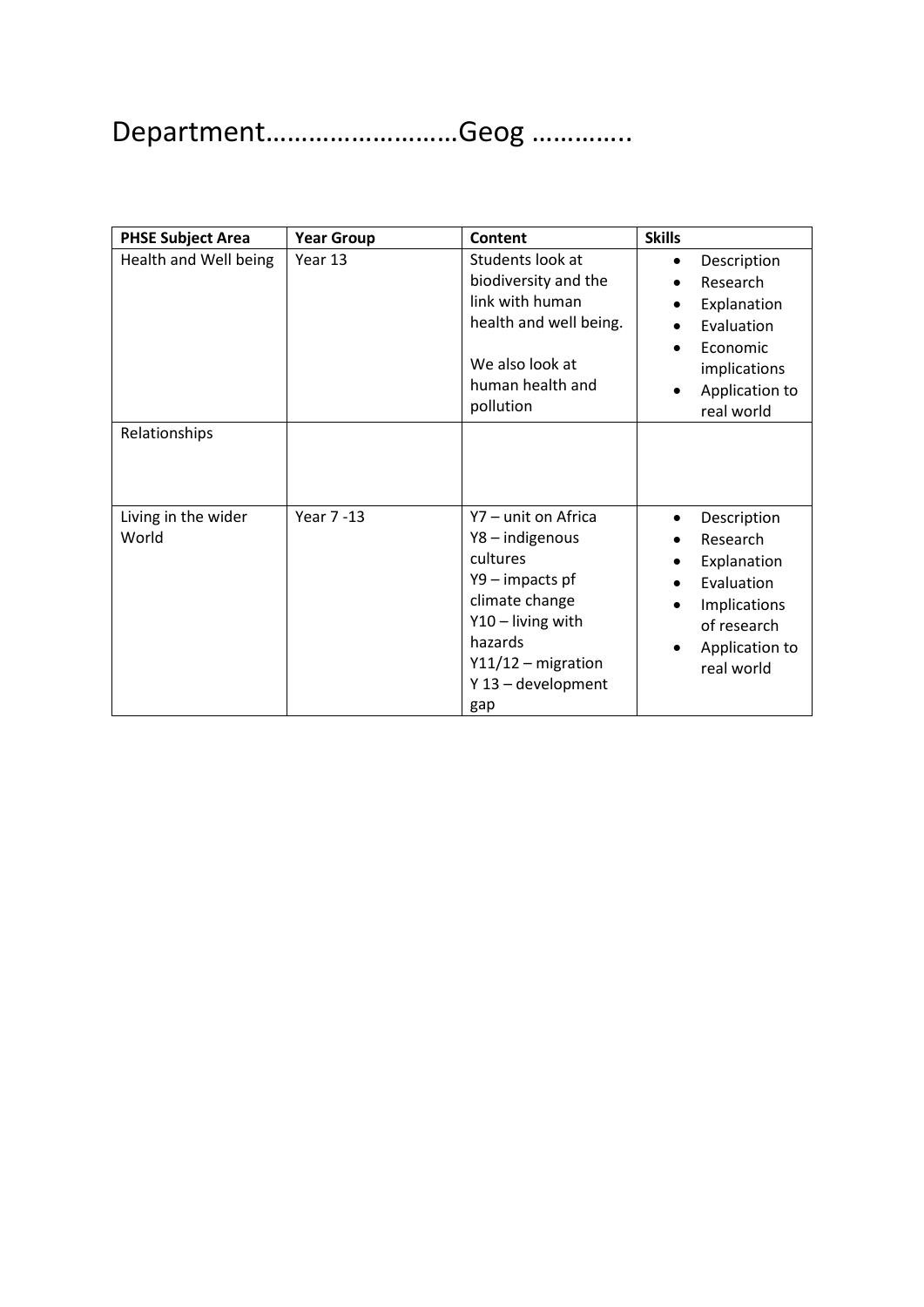#### PSHE Technology Hard Technologies

| PSHE - which aspect it Year Group Content |   |                                                                                   | <b>Skills</b> |
|-------------------------------------------|---|-----------------------------------------------------------------------------------|---------------|
| addresses:                                |   |                                                                                   |               |
| <b>Health and Well</b>                    |   |                                                                                   |               |
| Being, Relationships,                     |   |                                                                                   |               |
| Living in the wider                       |   |                                                                                   |               |
| world                                     |   |                                                                                   |               |
| Relationships and                         | 7 | Packaging - design and make. Students learn about the effects of packaging on     | Resilience    |
| Living in the wider                       |   | the environment. Students need to work as a team during practical and help        | Teamwork      |
| World                                     |   | each other successfully complete tasks set                                        | Research      |
|                                           |   |                                                                                   | Evaluation    |
|                                           |   |                                                                                   | Independent   |
|                                           |   |                                                                                   | learning      |
| Relationships and                         |   | Ball Game - design and make. Students can research different cultures as part     | Resilience    |
| Living in the wider                       |   | of their investigations. Students need to work as a team during practical and     | Teamwork      |
| World                                     |   | help each other successfully complete tasks set                                   | Research      |
|                                           |   |                                                                                   | Evaluation    |
|                                           |   |                                                                                   | Independent   |
|                                           |   |                                                                                   | learning      |
| Relationships and                         |   | Analogue Clock - design and make Students can research different cultures as      | Resilience    |
| Living in the wider                       |   | part of their investigations. Students need to work in pairs during designing and | Teamwork      |
| World                                     |   | as a team during practical and help each other successfully complete tasks set    | Research      |
|                                           |   |                                                                                   | Evaluation    |
|                                           |   |                                                                                   | Independent   |
|                                           |   |                                                                                   | learning      |
| Relationships                             |   | litter bug – make. Students need to work as a team during practical and help      | Resilience    |
|                                           |   | each other successfully complete tasks set.                                       | Teamwork      |
|                                           |   |                                                                                   | Research      |
|                                           |   |                                                                                   | Evaluation    |
|                                           |   |                                                                                   | Independent   |
|                                           |   |                                                                                   | learning      |
| Relationships and                         |   | Phone holder - design and make. Students can research different cultures as       | Resilience    |
| Living in the wider                       |   | part of their investigations. Students need to work in pairs during designing and | Teamwork      |
| World                                     |   | as a team during practical and help each other successfully complete tasks set    | Research      |
|                                           |   |                                                                                   | Evaluation    |
|                                           |   |                                                                                   | Independent   |
|                                           |   |                                                                                   | learning      |
| Relationships and                         |   | Mechanical toy - design and make. Students can research different cultures as     | Resilience    |
| Living in the wider                       |   | part of their investigations. Students need to work in pairs during designing and | Teamwork      |
| World                                     |   | as a team during practical and help each other successfully complete tasks set    | Research      |
|                                           |   |                                                                                   | Evaluation    |
|                                           |   |                                                                                   | Independent   |
|                                           |   |                                                                                   | learning      |
| Relationships and                         |   | Storage Unit – design and make. Students can research different cultures as       | Resilience    |
| Living in the wider                       |   | part of their investigations. Students need to work in pairs during designing and | Teamwork      |
| World                                     |   | as a team during practical and help each other successfully complete tasks set    | Research      |
|                                           |   |                                                                                   | Evaluation    |
|                                           |   |                                                                                   | Independent   |
|                                           |   |                                                                                   | learning      |
| Relationships                             |   | Electronic buggy - making. Students need to work as a team during practical       | Resilience    |
|                                           |   | and help each other successfully complete tasks set                               | Teamwork      |
|                                           |   |                                                                                   | Research      |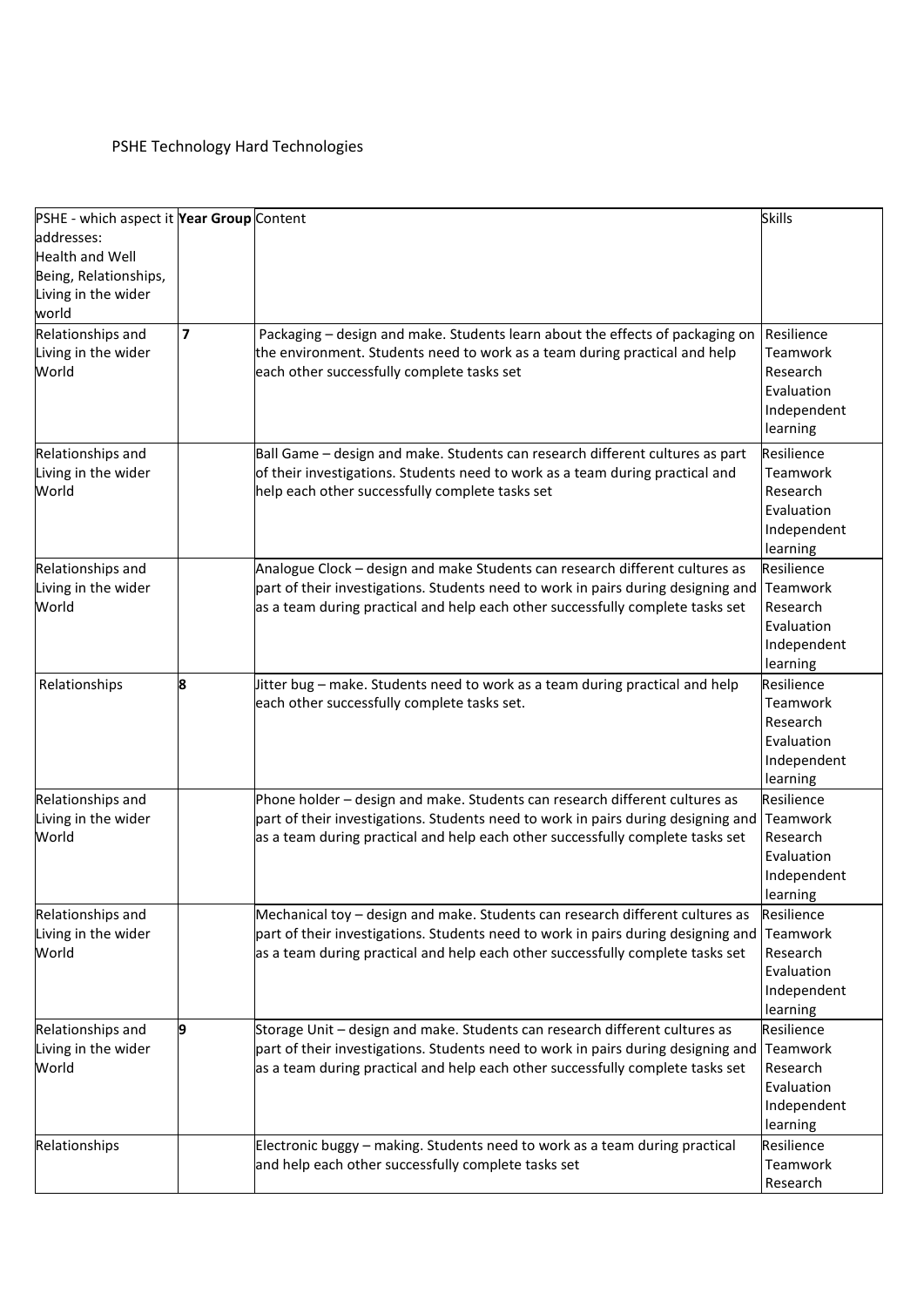|                                               |         |                                                                                                                                                                                                                                                              | Evaluation<br>Independent<br>learning                                       |
|-----------------------------------------------|---------|--------------------------------------------------------------------------------------------------------------------------------------------------------------------------------------------------------------------------------------------------------------|-----------------------------------------------------------------------------|
| Relationships<br>Living in the wider<br>World | 10 & 11 | Design and make – coursework units. Students learn about the effects of<br>packaging on the environment. Students learn to create effective relationships<br>with younger students. Students can investigate other cultures in order to<br>create a product. | Resilience<br>Teamwork<br>Research<br>Evaluation<br>Independent<br>Learning |
| Health and Well Being All year                | groups  | Health and Safety in the workshop is covered throughout each year group and<br>each topic                                                                                                                                                                    | Using tools,<br>machinery and<br>equipment safely                           |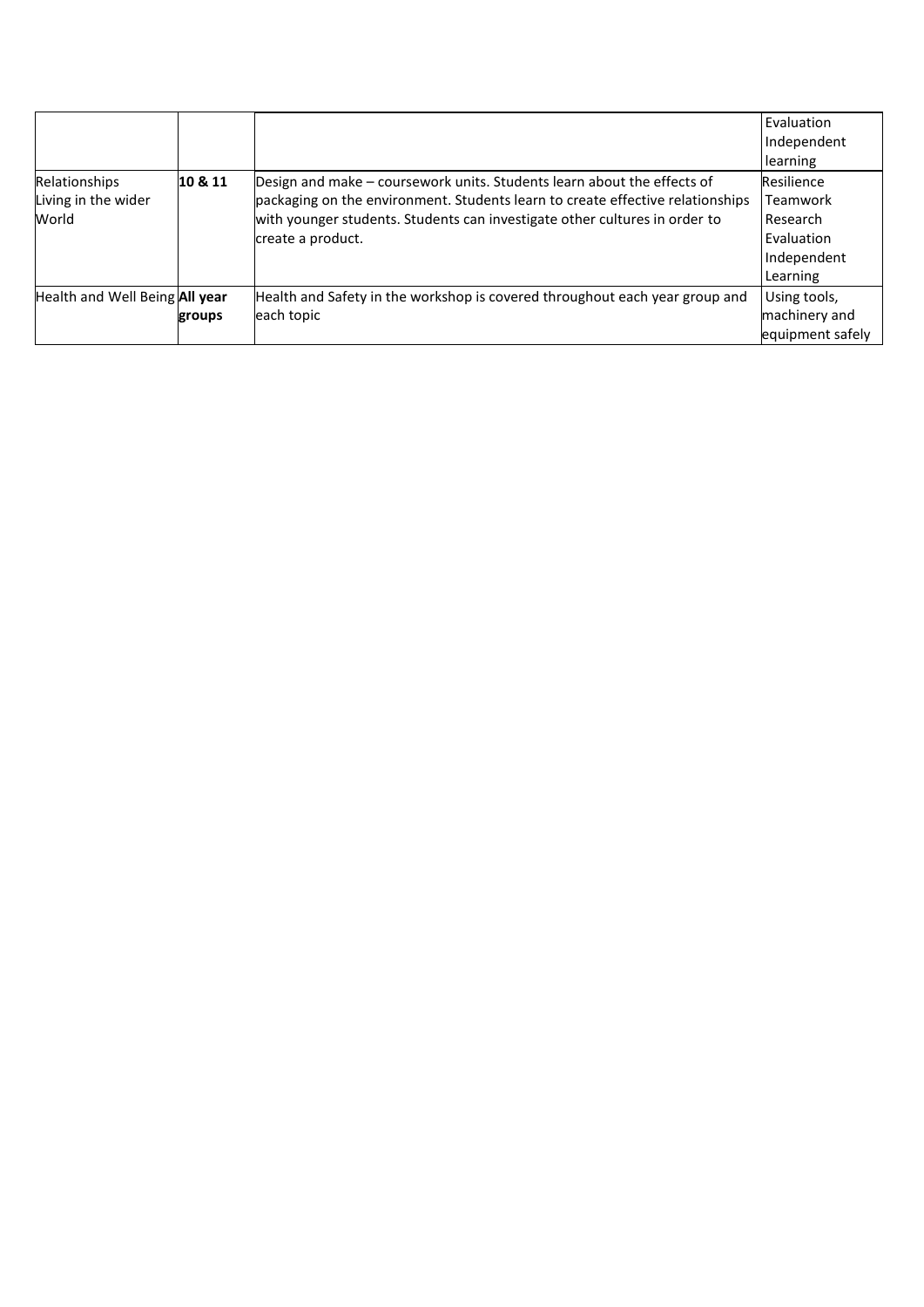#### PSHE Child Development

| PSHE - which aspect it<br>addresses: | Year<br>Group | Content                                                                                                                                                                                                | <b>Skills</b>                                                                          |
|--------------------------------------|---------------|--------------------------------------------------------------------------------------------------------------------------------------------------------------------------------------------------------|----------------------------------------------------------------------------------------|
| Health and Well Being,               | 10&11         | Topics Covered – Family, conception, pregnancy, birth, ante natal and post<br>natal care, contraception, family planning, immunisations, safety,                                                       | Respect<br>Understanding<br>Co operation<br>Tolerance<br>Independence<br>Consideration |
| Relationships                        |               | Family structures, traditions, types of family, social skills, and developmental<br>milestones, raising children, family planning                                                                      | Respect<br>Understanding<br>Co operation<br>Tolerance<br>Independence<br>Consideration |
| Living in the Wider<br>World         |               | Choices made in relation to raising children - schooling, diet, morals, and<br>individual choice. Regulations for child care, safety of toys, Child protection<br>family law – parental responsibility | Respect<br>Understanding<br>Co operation<br>Tolerance<br>Independence<br>Consideration |

#### PSHE Health and Social Care

| PSHE - which aspect it<br>addresses: | Year<br>Group | Content                                                                                                                                                                                                                                                                                                                                                                                                                  | <b>Skills</b>                                                            |
|--------------------------------------|---------------|--------------------------------------------------------------------------------------------------------------------------------------------------------------------------------------------------------------------------------------------------------------------------------------------------------------------------------------------------------------------------------------------------------------------------|--------------------------------------------------------------------------|
| Health and Well Being                | 10&11         | Human Lifespan Development – growth and physical, intellectual, emotional<br>and social development, factors affecting growth and development - economic, Decision making<br>psychological, physical, environmental, and support available.<br>The impact of nutrition on Health and well-being - effects of balanced<br>unbalanced diets, nutritional needs of individuals                                              | Co operation<br>Understanding<br>Tolerance<br>Respect                    |
| Relationships                        |               | Social Influences in Health and Social Care - the socialisation process,<br>relationships and factors affecting individuals                                                                                                                                                                                                                                                                                              | Co operation<br>Decision making<br>Understanding<br>Tolerance<br>Respect |
| Living in the Wider<br>World         |               | Health and Social Care Values - current practice in health and social care,<br>safeguarding, dignity, confidentiality, respect, empowering individuals<br>Tolerance and respect of opinions and diversity - Within Health and Social Care Understanding<br>religion, ethnicity, belief, customs, traditions<br>The Rule of Law, - Current practices in HSC - safeguarding, abuse, social care<br>rights, confidentiality | Co operation<br>Decision making<br>Tolerance<br>Respect                  |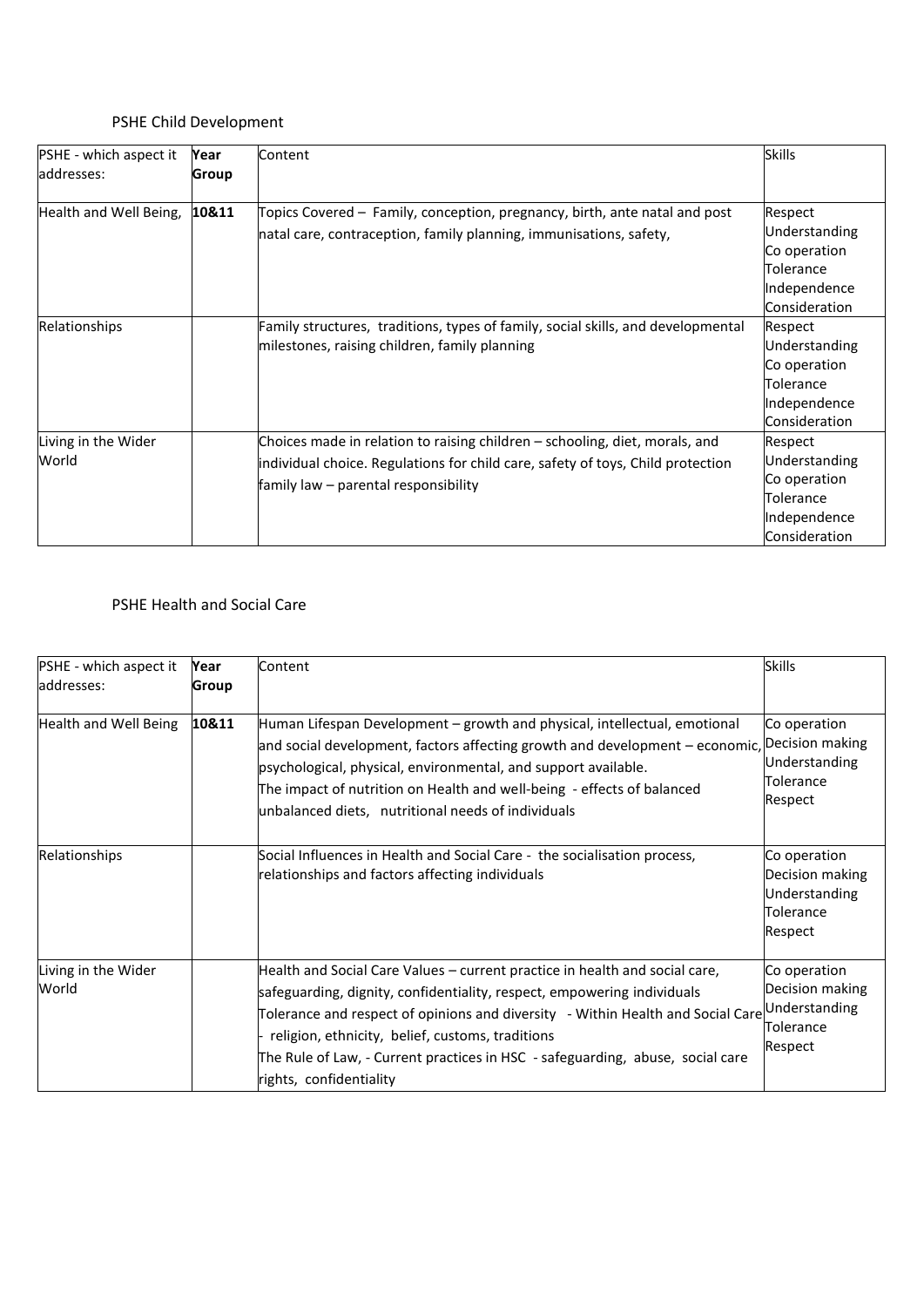## Department………………………History

| <b>PHSE Subject Area</b> | <b>Year Group</b> | Content                        | <b>Skills</b>                  |
|--------------------------|-------------------|--------------------------------|--------------------------------|
| <b>Health and Well</b>   | Year 7            | <b>Time Capsules</b>           | Reflection                     |
| being                    | Year 8            | Victorian living conditions    | Empathy                        |
|                          | Year 9            | WWI trench conditions          | Empathy                        |
|                          | Year 11           | Medicine through time          | Development of medicine        |
|                          |                   |                                | across 2,000 years             |
|                          | Year 12           | Health in Mao's China          | Different health care systems  |
|                          | Year 13           | <b>Healthcare for soldiers</b> | Reflect on how different       |
|                          |                   |                                | groups of people are treated   |
| Relationships            | Year 7            | Tudor family life              | Understanding changes in       |
|                          |                   |                                | family relations over time     |
|                          | Year 8            | Victorian family life          | Understanding changes in       |
|                          |                   |                                | family relations over time     |
|                          | Year 9            | <b>Pals Battalions</b>         | Friendship                     |
|                          | Year 10           | Vietnam War                    | International relations        |
|                          | Year 12           | <b>USSR &amp; Mao's China</b>  | International relations        |
|                          | Year 13           | Arab-Israeli conflict          | 'Challenging' international    |
|                          |                   |                                | relations                      |
| Living in the wider      | Year 7            | Tudor religion crisis          | <b>Respecting different</b>    |
| World                    |                   |                                | viewpoints                     |
|                          | Year 8            | Slavery                        | Moral dilemmas                 |
|                          | Year 9            | Nazi Germany                   | Combating extremism            |
|                          | Year 10           | American West                  | Understanding of the origin of |
|                          |                   |                                | American values                |
|                          | Year 11           | Medicine through time          | Impact of other cultures on    |
|                          |                   |                                | our medical care               |
|                          | Year 12           | USSR & Mao's China             | Understanding communism        |
|                          | Year 13           | Arab Israeli Conflict          | Understanding origins of       |
|                          |                   |                                | Middle East crisis             |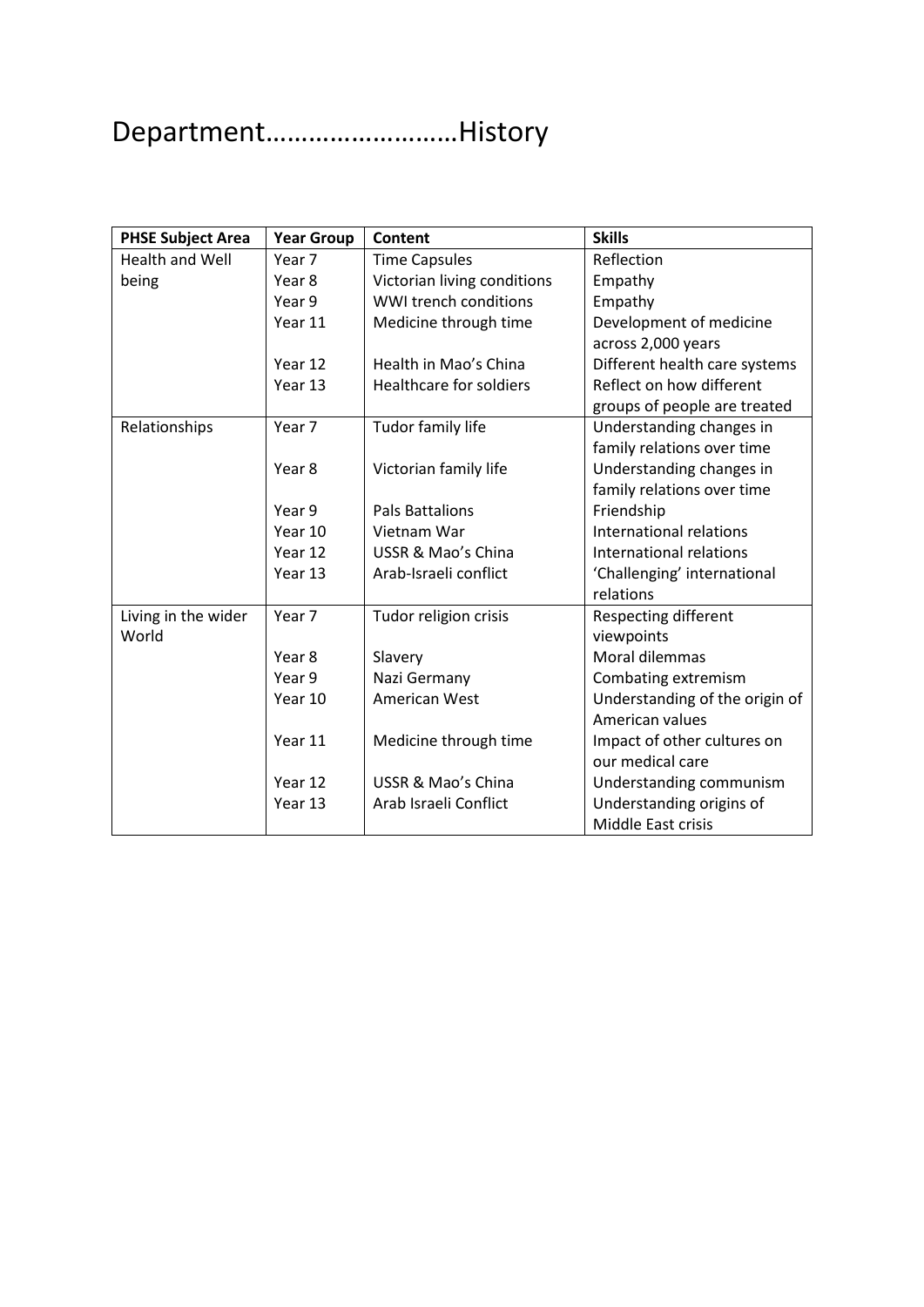## Department………………………MFL………..

| <b>PHSE Subject Area</b>     | <b>Year Group</b>                 | <b>Content</b>                                                                                                                                                                                                                                                              | <b>Skills</b>                                            |
|------------------------------|-----------------------------------|-----------------------------------------------------------------------------------------------------------------------------------------------------------------------------------------------------------------------------------------------------------------------------|----------------------------------------------------------|
| Health and Well being        | Year 8<br>Year 11                 | Students learn about<br>the topic of health,<br>discussing healthy<br>eating and illness and<br>it's symptoms and<br>remedies in the<br>foreign languages that<br>they study.                                                                                               | Speaking<br>$\bullet$<br>Listening<br>Reading<br>Writing |
| Relationships                | Year 9<br>Year 10                 | Students learn how to<br>discuss their<br>relationships with<br>family and friends in<br>the MFL that they are<br>studying.<br>They discuss which<br>qualities make a good<br>friend and discuss if<br>they get on with their<br>family members and<br>justify their ideas. | <b>Speaking</b><br>Listening<br>Reading<br>Writing       |
| Living in the wider<br>World | Year 8 (travel)<br>Year $10 + 11$ | Students learn how to<br>discuss possible career<br>choices, traveling<br>abroad and also let<br>learn how to talk<br>about social issues<br>that affect young<br>people today such as<br>drugs and alcohol, in<br>the MFL that they are<br>studying.                       | Speaking<br>$\bullet$<br>Listening<br>Reading<br>Writing |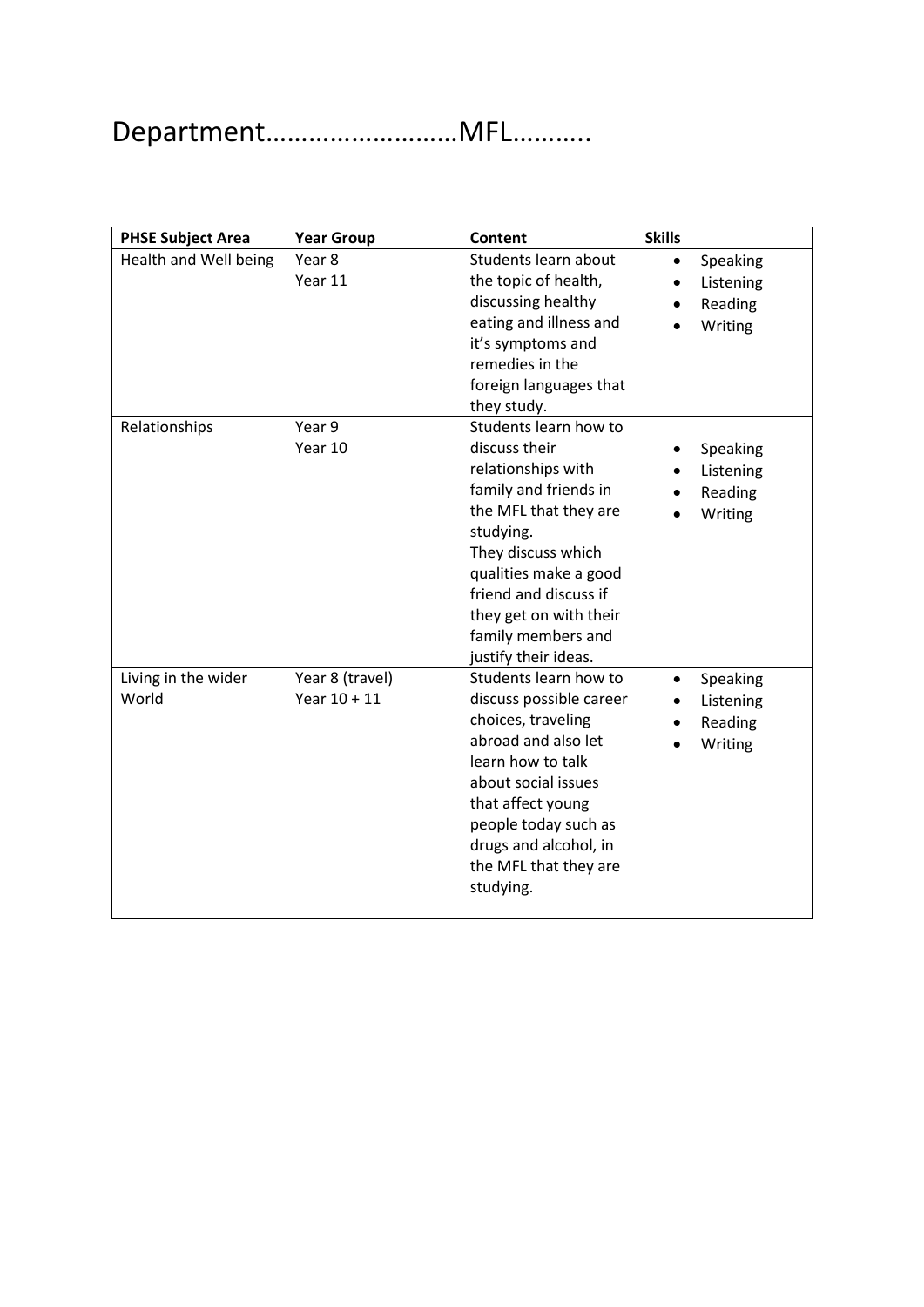# Department………………………Life…………..

| <b>PHSE Subject Area</b>     | <b>Year Group</b> | <b>Content</b>                                                                                                                  | <b>Skills</b>                                                                                                        |
|------------------------------|-------------------|---------------------------------------------------------------------------------------------------------------------------------|----------------------------------------------------------------------------------------------------------------------|
| Health and Well being        | Year 7            | Students learn about<br>the topic of<br>emergency aid. They<br>can explain how to<br>preserve life until help<br>arrives.       | Dealing with<br>$\bullet$<br>an<br>unconscious<br>casualty<br>Putting<br>٠<br>someone in<br>the recovery<br>position |
| Relationships                | Year 9            | Students can explain<br>what a positive<br>relationship is and<br>describe the<br>characteristics of an<br>abusive relationship | Resilience<br>٠<br>Research                                                                                          |
| Living in the wider<br>World | Year 8            | Students can explain<br>how addictive<br>substances can affect<br>individuals, families<br>and society.                         | Resilience<br>$\bullet$<br>Dealing with<br>peer pressure                                                             |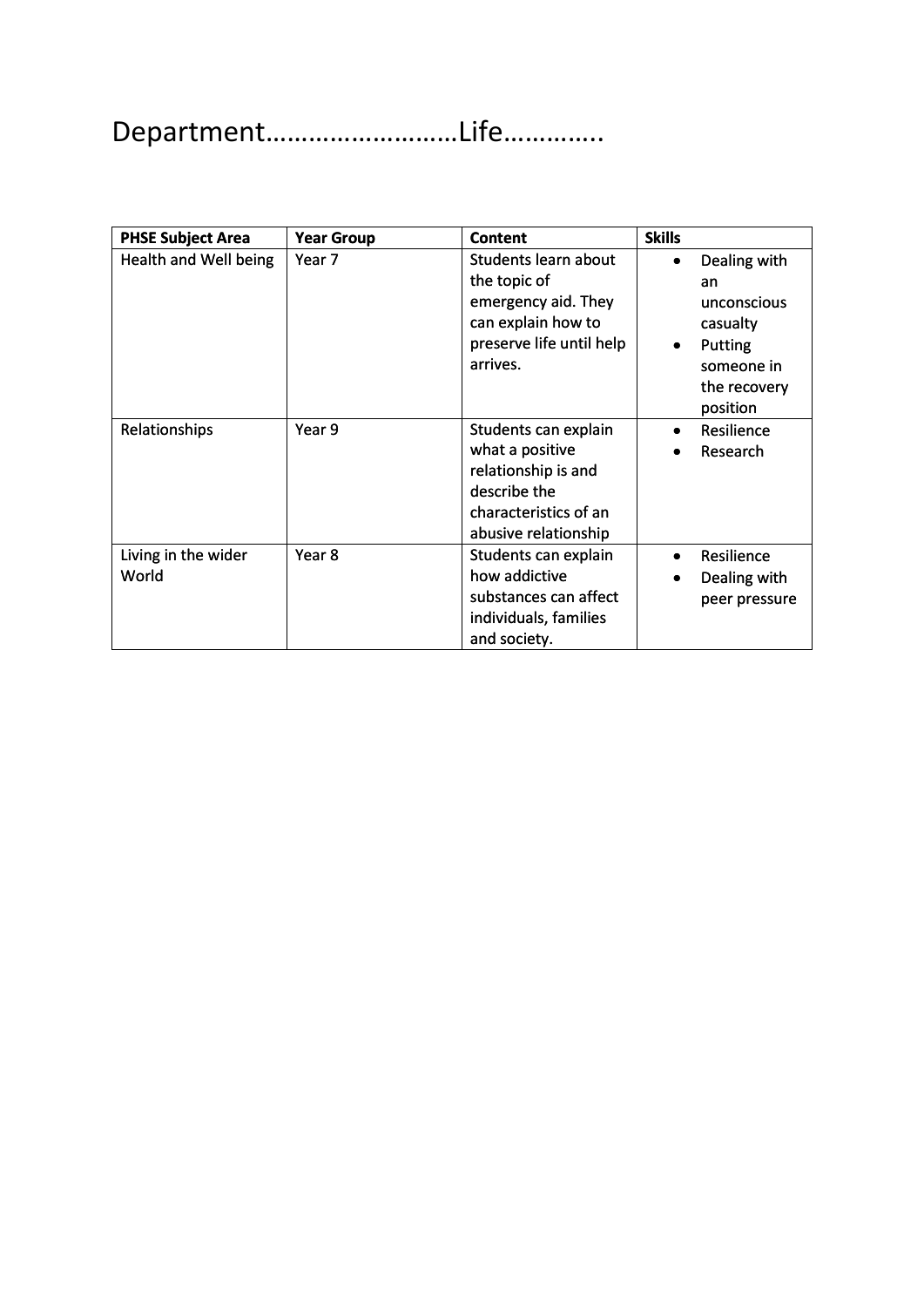## Department: Physical Education

| <b>PHSE Subject</b><br>Area     | <b>Year Group</b>                              | Content                                                                                                                                                                                                                                                                                                                                                                             | <b>Skills</b>                                                                         |
|---------------------------------|------------------------------------------------|-------------------------------------------------------------------------------------------------------------------------------------------------------------------------------------------------------------------------------------------------------------------------------------------------------------------------------------------------------------------------------------|---------------------------------------------------------------------------------------|
| <b>Health and Well</b><br>being | <b>Year 7-11</b><br>Year 10-11<br>(GCSE/VCERT) | Students learn how to maintain a healthy<br>$\bullet$<br>and active lifestyle. They can explain the<br>importance of exercise and the benefits it<br>can have on the body.<br>Students learn the importance of a<br>healthy and balanced diet.                                                                                                                                      | How to conduct a<br>$\bullet$<br>warm up/cool<br>down.                                |
| Relationships                   | <b>Year 7-11</b>                               | Students can explain what a positive<br>$\bullet$<br>relationship is and why team work is<br>essential.<br>Following rules and regulations of a game<br>and respecting authority.<br>Social interaction with others during<br>extracurricular sessions or school fixtures.<br>Being a part of local fixtures with the<br>opportunity to represent at a district or<br>county level. | Resilience<br>$\bullet$<br>Sportsmanship<br>Cooperation<br>Communication<br>Team work |
| Living in the<br>wider<br>World | <b>Year 7-11</b><br>Year 10-11<br>(GCSE/VCERT) | Students can explain how addictive<br>$\bullet$<br>substances can affect an individual's<br>performance.<br>Respecting rules and respecting<br>authority.<br>Respect for other by celebrating their<br>successes (man/woman of the match<br>etc).                                                                                                                                   | Resilience<br>$\bullet$<br>Dealing with peer<br>pressure<br>Sportsmanship             |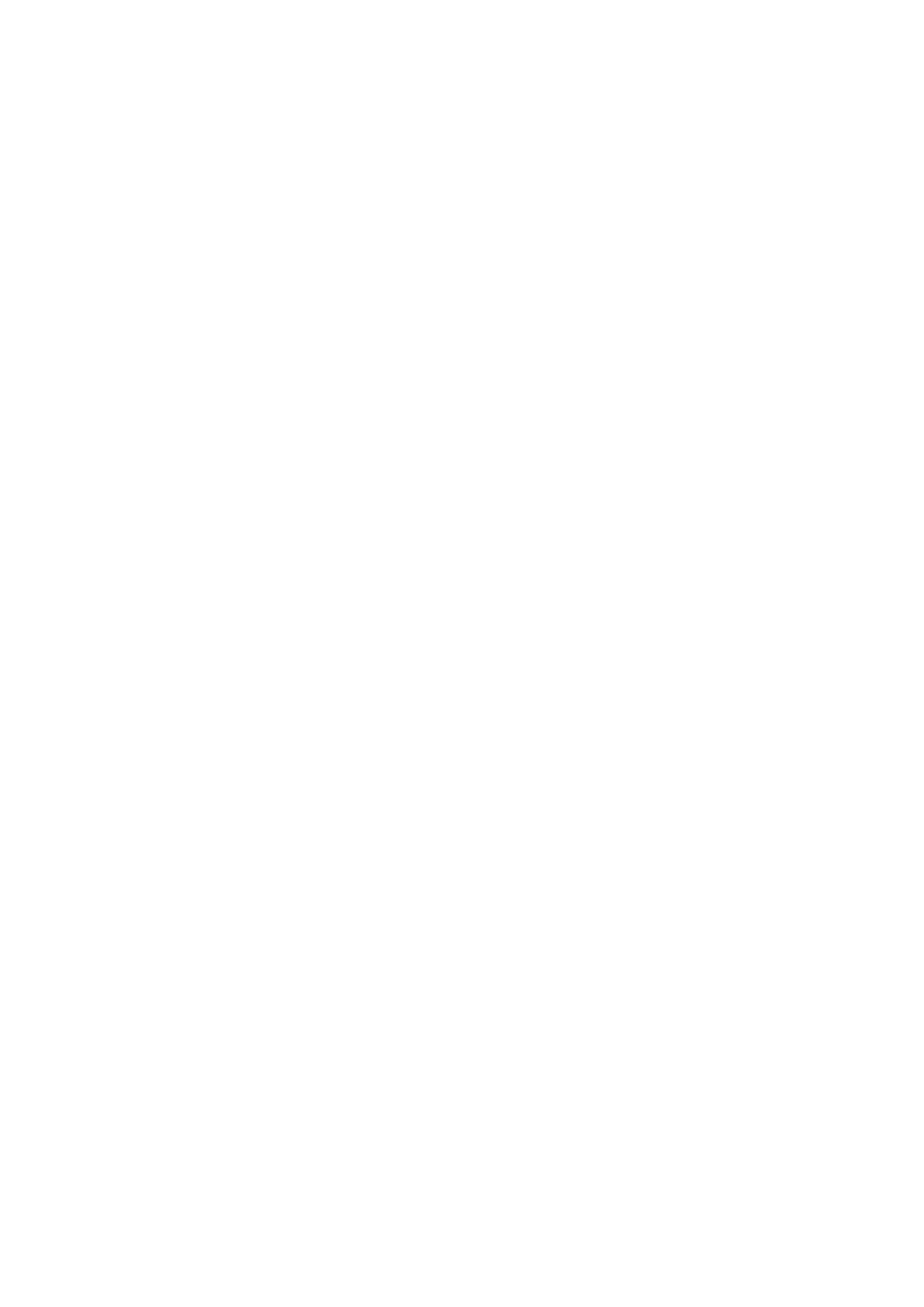### Department………………………Philosophy & Ethics…………..

| <b>PHSE Subject Area</b>     | <b>Year Group</b>  | Content                                                                                                                                                                            | <b>Skills</b>                                                      |
|------------------------------|--------------------|------------------------------------------------------------------------------------------------------------------------------------------------------------------------------------|--------------------------------------------------------------------|
| Health and Well being        | Year 7             | Students learn about<br>the issue of conflict.<br>They can explain<br>causes of conflict,<br>issues that can arise<br>from conflict and how<br>to potentially resolve<br>conflict. | Explain<br>$\bullet$<br>Reflect<br>Evaluate<br>Compare<br>Contrast |
| Relationships                | Year 10<br>Year 11 | Students can explain<br>religious beliefs about<br>relationships. They<br>appreciate cultural<br>influences on different<br>relationships.                                         | Explain<br>$\bullet$<br>Reflect<br>Evaluate<br>Compare<br>Contrast |
| Living in the wider<br>World | Years 7-13         | Students can explain<br>different religious<br>beliefs and traditions.<br>They can explain<br>religious views on a<br>range of topics.                                             | Explain<br>$\bullet$<br>Reflect<br>Evaluate<br>Compare<br>Contrast |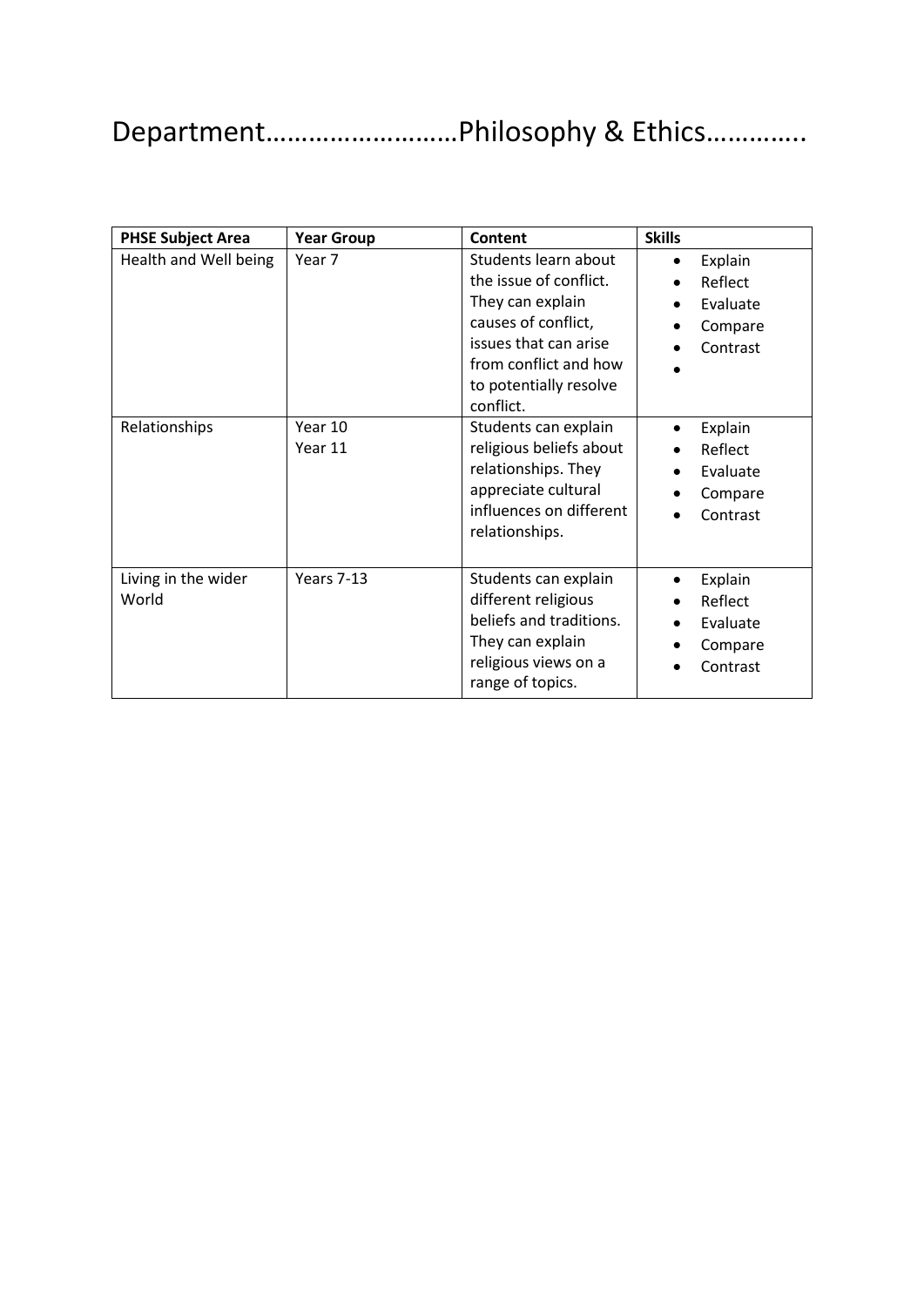# Department………………………Psychology…………..

| <b>PHSE Subject Area</b>     | <b>Year Group</b>  | <b>Content</b>                                                                                                                                                      | <b>Skills</b>                                                                                                                    |
|------------------------------|--------------------|---------------------------------------------------------------------------------------------------------------------------------------------------------------------|----------------------------------------------------------------------------------------------------------------------------------|
| Health and Well being        | Year 12            | Students can explain<br>how issues with<br>mental health are<br>diagnosed and<br>treated. They can<br>evaluate the<br>effectiveness of<br>treatments.               | Description<br>$\bullet$<br>Research<br>Explanation<br>Evaluation<br>Economic<br>implications<br>Application to<br>real world    |
| Relationships                | Year 13            | Students can explain<br>how relationships<br>develop and how they<br>are maintained. They<br>can explain factors<br>that results in<br>relationship<br>dissolution. | Description<br>٠<br>Research<br>Explanation<br>Evaluation<br>Economic<br>implications<br>Application to<br>real world            |
| Living in the wider<br>World | Year 10<br>Year 11 | Students can explain<br>differences in sex<br>identity and gender<br>identity. They can<br>explain and evaluate<br>influences on gender.                            | Description<br>$\bullet$<br>Research<br>Explanation<br>Evaluation<br>Implications<br>of research<br>Application to<br>real world |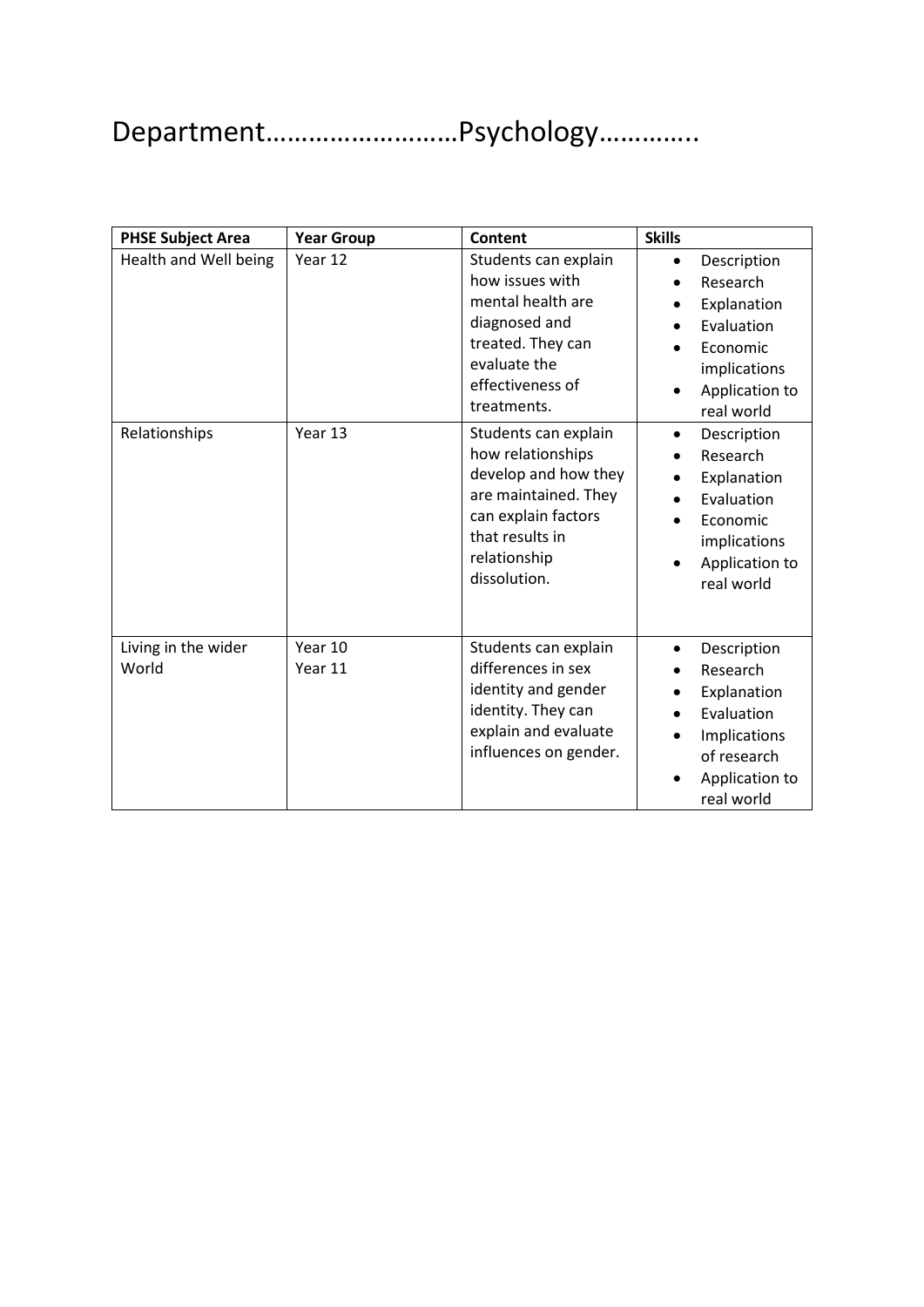#### PHSE Mapping

### Department………………………Sociology…………..

| <b>PHSE Subject Area</b>     | <b>Year Group</b> | Content                                                                                                                    | <b>Skills</b> |                                                                                                                                        |
|------------------------------|-------------------|----------------------------------------------------------------------------------------------------------------------------|---------------|----------------------------------------------------------------------------------------------------------------------------------------|
| Health and Well being        | Year 10           | Students learn about<br>their place in society<br>and the imp[act<br>meritocracy has on life<br>chances                    | $\bullet$     | Discussing and<br>coming to a<br>reasoned<br>conclusion<br>Resilience                                                                  |
| Relationships                | Year 11           | Students consider the<br>impact of family<br>upbringing on crime<br>and deviance and<br>educational success                | $\bullet$     | Research<br>Evaluating<br>sociological<br>research                                                                                     |
| Living in the wider<br>World | Year 12           | Students reflect on<br>the changing family<br>structures around the<br>world, in particular<br>china's one-child<br>policy | $\bullet$     | Reflecting on<br>different<br>cultural norms<br>Research<br>Expressing an<br>opinion based<br>n reasoned<br>application of<br>evidence |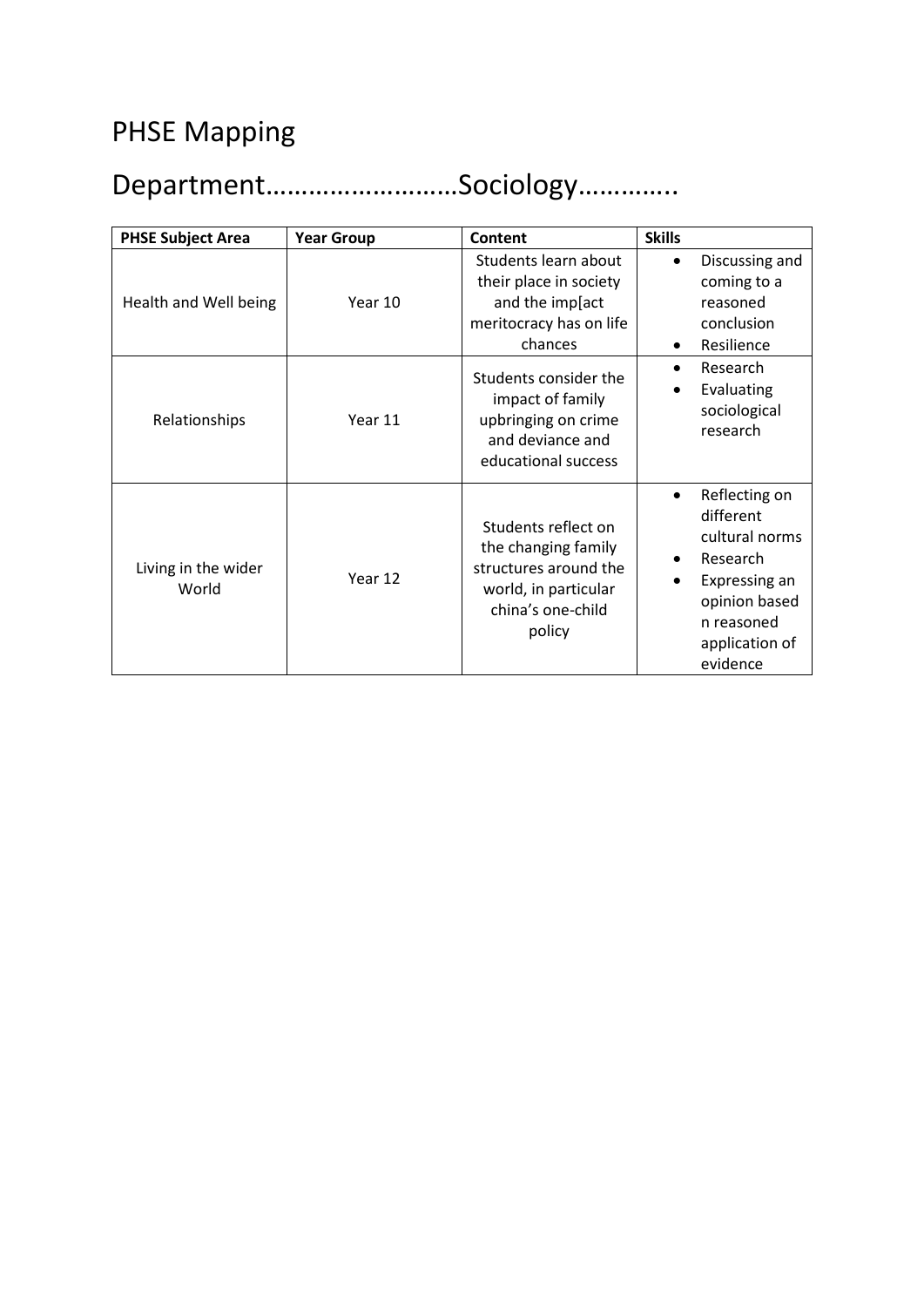| PSHE - which aspect it       | Year  | Content                                                                          | <b>Skills</b>   |
|------------------------------|-------|----------------------------------------------------------------------------------|-----------------|
| addresses:                   | Group |                                                                                  |                 |
| Health and Well Being,       |       |                                                                                  |                 |
| Relationships, Living in     |       |                                                                                  |                 |
| the wider world              |       |                                                                                  |                 |
| Health and Well Being        | 7     | Safety, Hygiene and Equipment                                                    | Following food  |
|                              |       | The Eat Well Plate. Food choice different individual needs and social settings   | hygiene rules   |
|                              |       | and groups                                                                       |                 |
|                              |       | Starchy food, dairy and fruit and vegetables,                                    |                 |
| Relationships                |       | Working together to create a variety of dishes. Students help each other in      | Communication   |
|                              |       | order to be successful                                                           | Organisation    |
|                              |       |                                                                                  | Creativity      |
|                              |       |                                                                                  | <b>Teamwork</b> |
|                              |       |                                                                                  | Independence    |
|                              |       |                                                                                  | Decision making |
| Living in the Wider          |       |                                                                                  | Understanding   |
| World                        |       | Meal Planning. Planning meals for different groups of the population, religions, | Creativity      |
|                              |       | for vegetarians, animal welfare, protecting the environment, planning meals      |                 |
|                              |       | for different cultures                                                           |                 |
| <b>Health and Well Being</b> | 8     | Diet and Health, Energy Needs, Nutrition, organic, vegetarian, making the right  | Creativity      |
|                              |       |                                                                                  | Decision making |
|                              |       | choices                                                                          |                 |
|                              |       |                                                                                  |                 |
|                              |       |                                                                                  |                 |
| Relationships                |       | Working together to create a variety of dishes. Students help each other in      | Communication   |
|                              |       | order to be successful                                                           | Organisation    |
|                              |       |                                                                                  | Creativity      |
|                              |       |                                                                                  | <b>Teamwork</b> |
|                              |       |                                                                                  | Independence    |
|                              |       |                                                                                  | Decision making |
| Living in the Wider          |       | Meal planning including school lunches. Food choice including different          | Understanding   |
| World                        |       | individual needs and social settings and groups, cultures and religions, fair    | Creativity      |
|                              |       | trade                                                                            |                 |
| <b>Health and Well Being</b> | 9     | Safety and Hygiene, diet, health and nutrition, special diets, food labelling,   | Following food  |
|                              |       |                                                                                  | hygiene rules   |
|                              |       |                                                                                  | Decision making |
| Relationships                |       | Working together to create a variety of dishes. Students help each other in      | Communication   |
|                              |       | order to be successful                                                           | Organisation    |
|                              |       |                                                                                  | Creativity      |
|                              |       |                                                                                  | <b>Teamwork</b> |
|                              |       |                                                                                  | Independence    |
|                              |       |                                                                                  | Decision making |
| Living in the Wider          |       | Planning meals, food choice different individual needs and social settings and   | Understanding   |
| World                        |       | groups, chilled foods - occasions and uses, convenience foods, lifestyles,       | Creativity      |
|                              |       | different cultures, special diets, nutritional needs                             | Decision making |
|                              |       |                                                                                  |                 |
| <b>Health and Well Being</b> | 10&11 | Safety and Hygiene, Nutrition, Health Issues related to food                     | Following food  |
|                              |       |                                                                                  | hygiene rules   |
|                              |       |                                                                                  | Decision making |
|                              |       |                                                                                  | Independence    |
| Relationships                |       | Working together to create a variety of dishes. Students help each other in      | Communication   |
|                              |       | order to be successful                                                           | Organisation    |
|                              |       |                                                                                  | Creativity      |
|                              |       |                                                                                  | Teamwork        |
|                              |       |                                                                                  |                 |